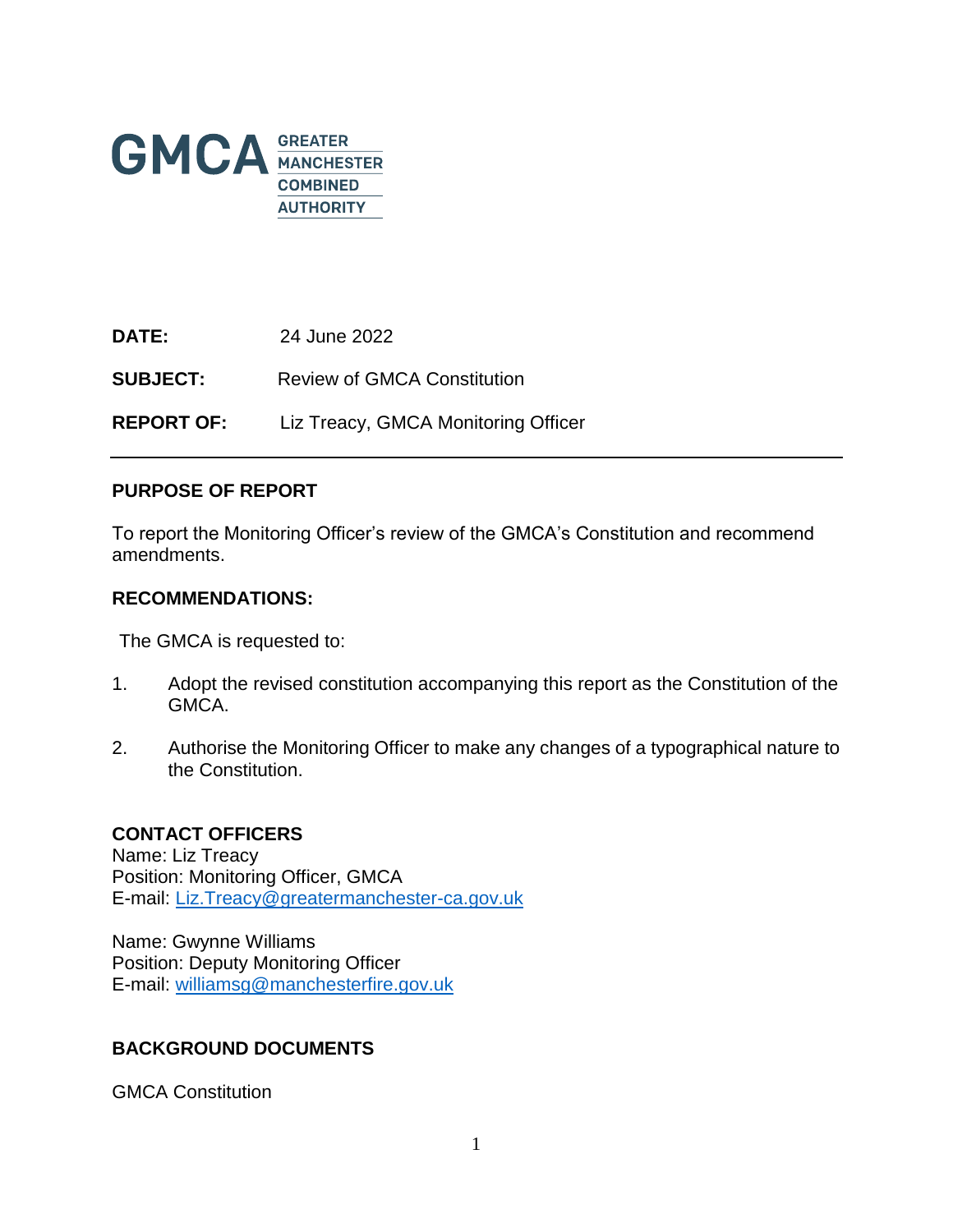Equalities Implications – none arising directly out of this report

Climate Change Impact Assessment and Mitigation Measures - none arising directly out of this report

Risk Management – none arising directly out of this report

Legal Considerations – the Constitution requires an annual review which this report satisfies

Financial Consequences – none arising directly out of this report

Financial Consequences – none arising directly out of this report

Number of attachments included in the report: none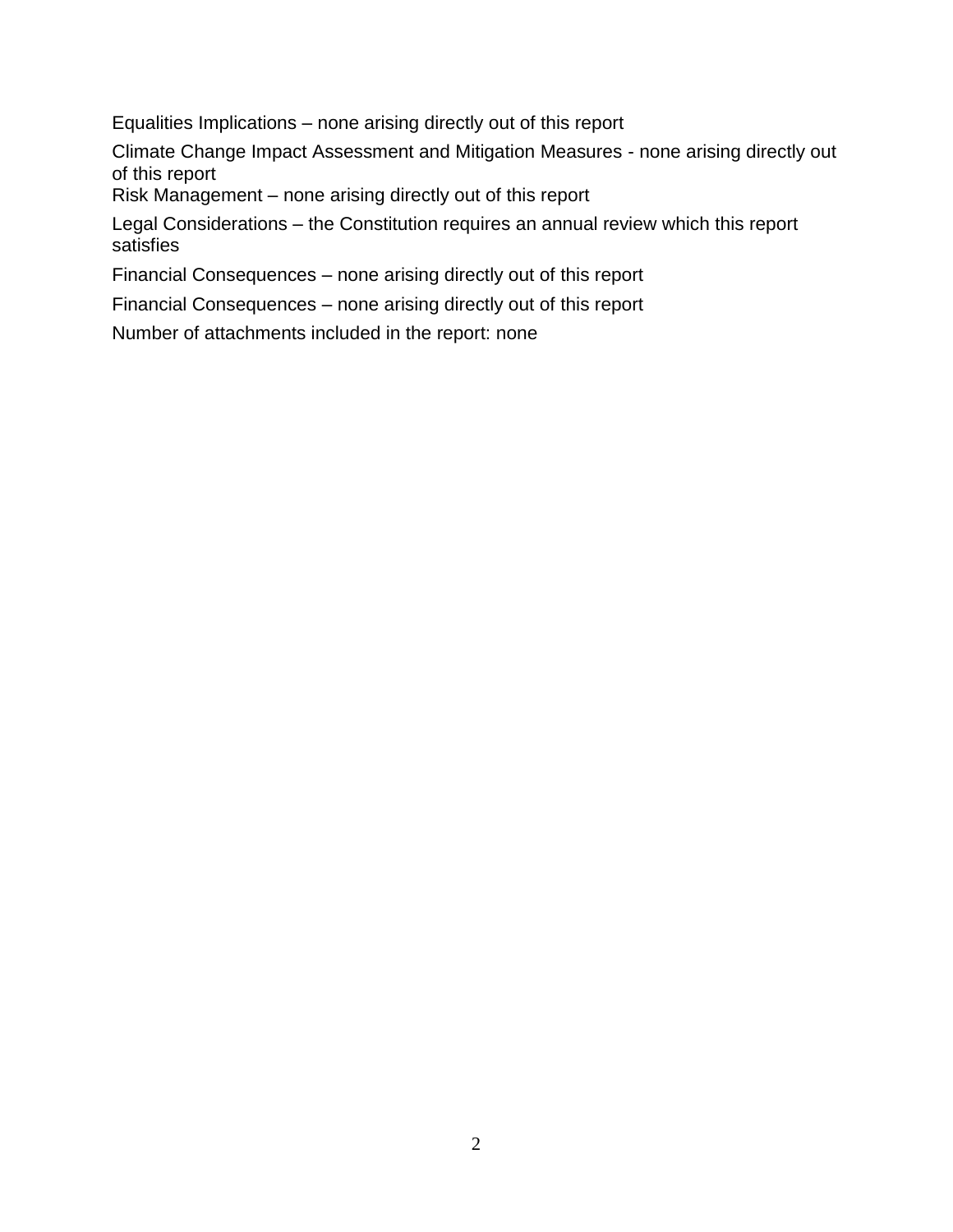### **1. INTRODUCTION**

- 1.1.The Monitoring Officer is required to monitor and review the operation of the GMCA's Constitution and, where appropriate, to propose changes to the Constitution to the GMCA for approval.
- 1.2.The Monitoring Officer has carried out such a review and recommends a revised version of the GMCA Constitution for approval. New wording appears in tracked changes in the revised version in the [GMCA Draft Constitution 2022.pdf](https://democracy.greatermanchester-ca.gov.uk/documents/s21279/GMCA%20Draft%20Constitution%202022.pdf)  [\(greatermanchester-ca.gov.uk\)](https://democracy.greatermanchester-ca.gov.uk/documents/s21279/GMCA%20Draft%20Constitution%202022.pdf)
- 1.3.There have been no new statutory orders conferring functions on the GMCA or orders amending existing statutory orders since the last review.

# **2. PART 3 – RESPONSIBILITY FOR FUNCTIONS**

- 2.1.The Scheme of Delegation of Functions to Chief Officers at section G has been amended to include reference to the statutory role of the Treasurer under section 73 of the Local Government Act 1985.
- 2.2.An additional delegation has been included to the Treasurer in relation the award of grants.

# **3. PART 6: FINANCIAL PROCEDURES**

- 3.1.Part 6A Financial Regulations have been amended to reflect the revised CIPFA Financial Management Code.
- 3.2.Part 6B Contract Procurement Rules have been amended to include provisions as to procedures for the award of grants, and the monitoring and evaluation of grant programmes.

# **4. PART 7: CODE OF CORPORATE GOVERNANCE**

4.1.The Code of Corporate Governance has been updated to reflect current arrangements.

### **5. PART 8: MEMBER ALLOWANCES**